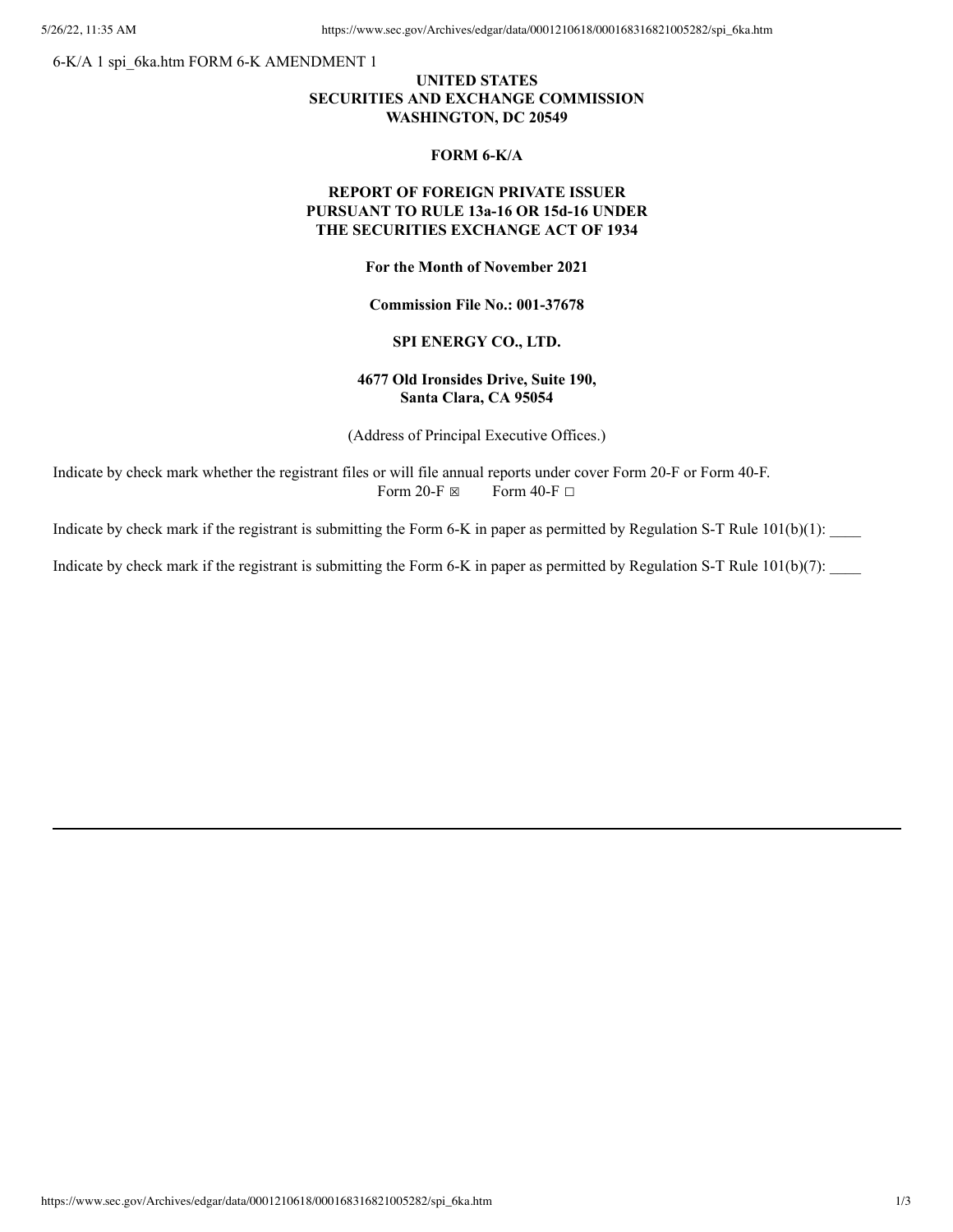#### **Results of Operations and Financial Condition**

SPI Energy Co., Ltd. (the "Company") hereby furnishes its Unaudited Condensed Consolidated Balance Sheet as of June 30, 2021 and Unaudited Condensed Consolidated Statements of Operations for the six-month period ended June 30, 2021 (the "Interim Financial Statements") as attached in Exhibit 99.1 to this Report of Foreign Private Issuer on Form 6-K.

The Company's Interim Financial Statements are prepared and presented in accordance with U.S. GAAP. However, the Interim Financial Statements have not been audited or reviewed by the Company's independent registered accounting firm.

The Interim Financial Statements may be adjusted in connection with the audit of the Company's financial statements for the year ended December 31, 2021. In addition, accounting estimates and assumptions made in preparing the Company's consolidated financial statements as of and for the year ended December 31, 2021 may differ from that used in the Interim Financial Statements due to the differences in reporting periods and changes in the Company's financial conditions during those periods. As a result, the Company cannot assure you that its consolidated financial statements as of and for the year ending December 31, 2021 will not contain significant differences, adjustments or discrepancies from the Interim Financial Statements. The Company's historical results do not necessarily indicate results expected for any future periods.

Cautionary Note about Forward-looking Statements. This Report of Foreign Private Issuer on Form 6-K contains certain "forwardlooking statements." These statements are forward-looking in nature and subject to risks and uncertainties that may cause actual results to differ materially. All forward-looking statements are based upon information available to the Company as of the date of this Report of Foreign Private Issuer on Form 6-K, which may change, and the Company undertakes no obligation to update or revise any forwardlooking statements, except as may be required under applicable securities law.

## **Financial Statements and Exhibits.**

Exhibit No. Description

99.1 SPI Energy Co., Ltd. Unaudited Condensed Consolidated Balance Sheet as of June 30, 2021 and Unaudited Condensed [Consolidated](https://www.sec.gov/Archives/edgar/data/0001210618/000168316821005282/spi_ex9901.htm) Statements of Operations for the six-month period ended June 30, 2021.

2